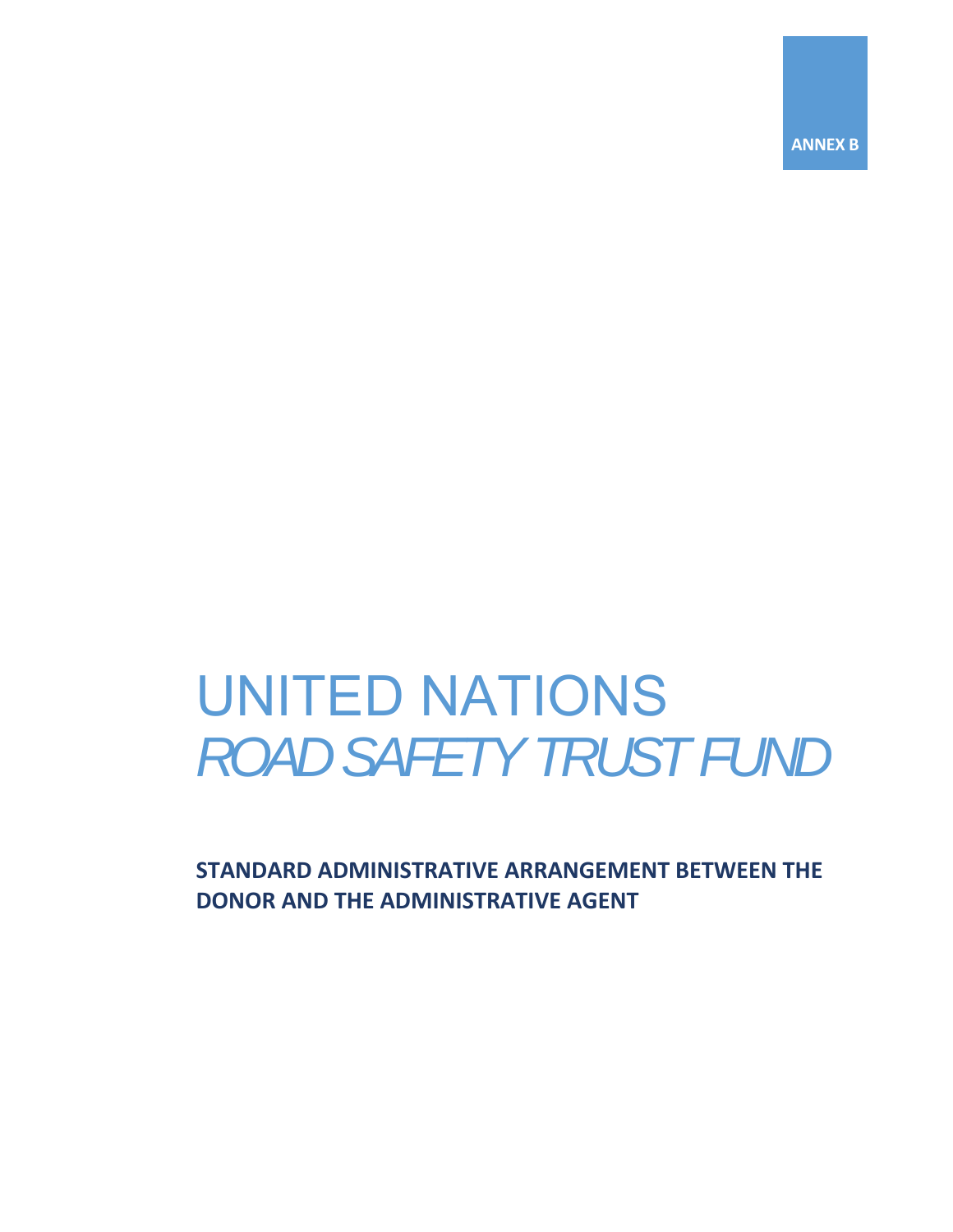# **STANDARD ADMINISTRATIVE ARRANGEMENT FOR THE UNITED NATIONS ROAD SAFETY TRUST FUND USING PASS-THROUGH FUND MANAGEMENT**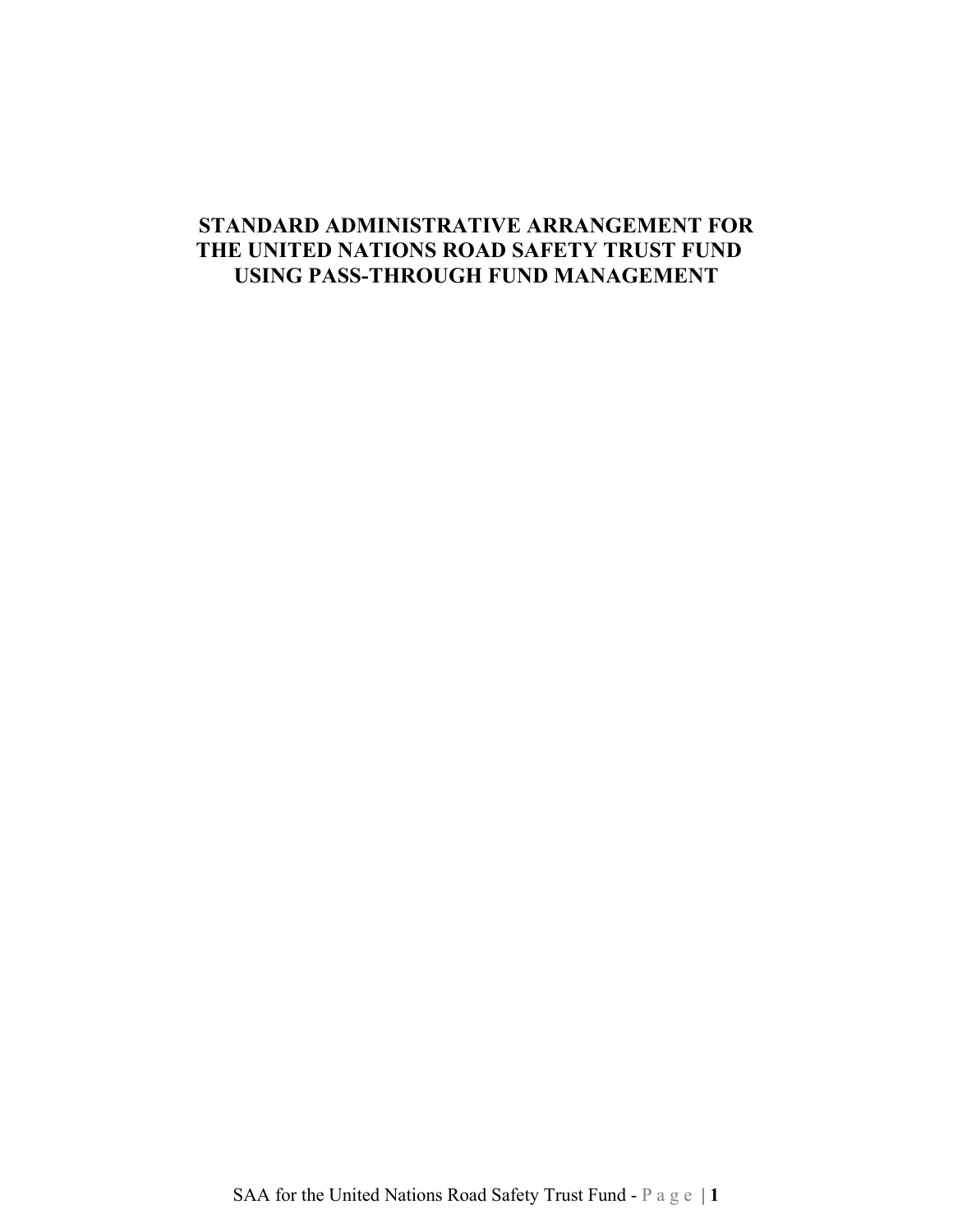# **Standard Administrative Arrangement between [Name of the donor] and the United Nations Development Programme**

**WHEREAS**, Participating United Nations Organizations that have signed a Memorandum of Understanding (hereinafter referred to collectively as the "Participating UN Organizations") have developed the United Nations Road Safety Trust Fund (hereinafter referred to as the "Fund") starting on 1 April 2018 and ending on 31 December 2021 (hereinafter "End Date"), as may be amended from time to time, as more fully described in the Terms of Reference of the United Nations Road Safety Trust Fund (hereinafter referred to as the "TOR"), a copy of which is attached hereto as **ANNEX A;** and have agreed to establish a coordination mechanism (hereinafter referred to as the "Steering Committee")<sup>1</sup> to facilitate the effective and efficient collaboration between the Participating UN Organizations for the implementation of the Fund;

**WHEREAS**, the Participating UN Organizations have agreed that they should adopt a coordinated approach to collaboration with donors who wish to support the implementation of the Fund and have developed a TOR to use as the basis for mobilising resources for the Fund, and have further agreed that they should offer donors the opportunity to contribute to the Fund and receive reports on the Fund through a single channel;

**WHEREAS**, the Participating UN Organizations have appointed the UNDP, through its Multi-Partner Trust Fund Office (hereinafter referred to as the "Administrative Agent") (which is also a Participating UN Organization in connection with the Fund)<sup>2</sup> in a Memorandum of Understanding (hereinafter referred to as the "MoU") concluded between, the Administrative Agent and Participating UN Organizations on **[date]**, attached hereto for informational purposes as Annex C to serve as their administrative interface between donors and the Participating UN Organizations for these purposes. To that end the Administrative Agent has established a separate ledger account under its financial regulations and rules for the receipt and administration of the funds received from donors who wish to provide financial support to the Fund through the Administrative Agent (hereinafter referred to as the "Fund Account");

 $\overline{a}$ 

<sup>&</sup>lt;sup>1</sup> The composition and role of the Steering Committee will be determined in line with the applicable UN rules and policies, and guidance for the Fund, namely the UNDG Guidance on MDTFs, and the UNDG Standard Operating Procedures for countries adopting the "Delivering as One" approach (SOPs).

<sup>&</sup>lt;sup>2</sup> In most cases, the Administrative Agent will also be a Participating UN Organization. However, where the Administrative Agent is not a Participating UN Organization, this provision can be deleted.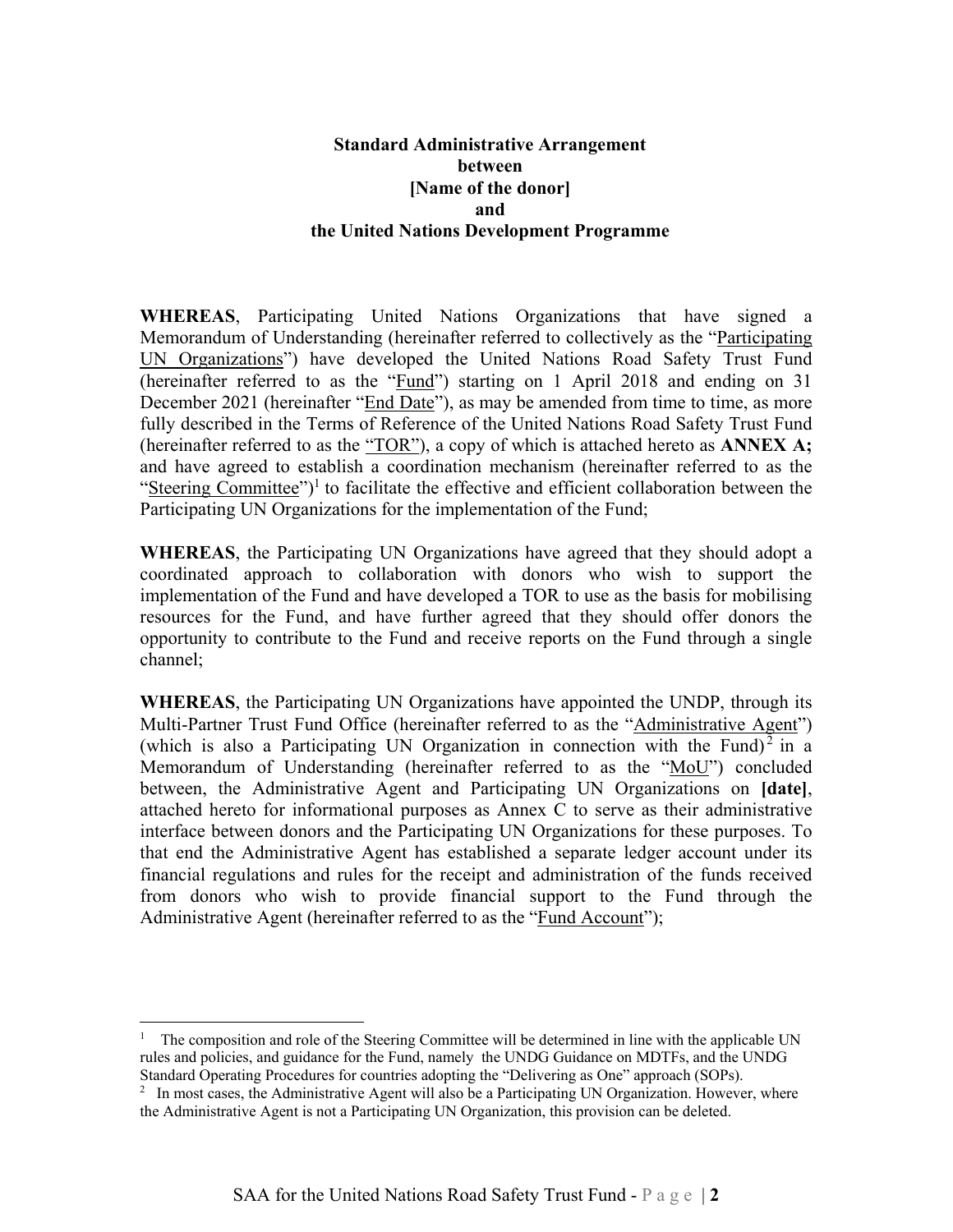**WHEREAS**, **[Name of Donor]** (hereinafter referred to as the "Donor") wishes to provide financial support to the Fund on the basis of the TOR as part of its development cooperation with the Host Government (if applicable) and wishes to do so through the Administrative Agent as proposed by the Participating UN Organizations; and

**WHEREAS,** this Standard Administrative Arrangement between the Donor and the Administrative Agent stipulates the terms and conditions of the financial support to the Fund, [and is not considered an international treaty and is not enforceable under international  $law$ <sup>3</sup>;

**NOW, THEREFORE**, the Donor and the Administrative Agent (hereinafter referred to collectively as the "Participants") hereby decide as follows:

# **Section I Disbursement of Funds to the Administrative Agent and the Fund Account**

1. [Subject to annual parliamentary appropriation<sup>4</sup>] the Donor makes a contribution of  $[\text{up to}]$ <sup>5</sup> [amount in words] ([amount in figures]) and such further amounts (hereinafter referred to as the "Contribution") to support the Fund. The Contribution will enable the Participating UN Organizations to support the Fund in accordance with the TOR, as may be amended from time to time. The Donor authorizes the Administrative Agent to use the Contribution for the purposes of the Fund and in accordance with this Standard Administrative Arrangement (hereinafter referred to as "Arrangement"). The Donor acknowledges that the Contribution will be co-mingled with other contributions to the Fund Account and that it will not be separately identified or administered.

2. The Donor will deposit the Contribution by wire transfer, in accordance with the schedule of payments set out in ANNEX B to this Arrangement, in convertible currencies of unrestricted use, to the following account:

#### *For payment in USD:*

1

| Name of Account:       | UNDP Multi-Donor Trust Fund Office (USD) Account |
|------------------------|--------------------------------------------------|
| <b>Account Number:</b> | 36349626                                         |
| Name of Bank:          | Citibank, N.A.                                   |
| Address of Bank:       | 111 Wall Street                                  |
|                        | New York, New York 10043                         |
| <b>SWIFT Code:</b>     | CITIUS33                                         |
| ABA:                   | 021000089                                        |
| Reference:             | [Name of Fund] Account                           |
|                        |                                                  |

<sup>&</sup>lt;sup>3</sup> DRAFTING NOTE: Some donor governments require this language in the Arrangement. Therefore bracketed language should be deleted if not applicable.

<sup>4</sup> DRAFTING NOTE: Some donor governments require this language in the Arrangement. Therefore bracketed language should be deleted if not applicable.

<sup>&</sup>lt;sup>5</sup> DRAFTING NOTE: The bracketed language can be deleted if not applicable for the donor.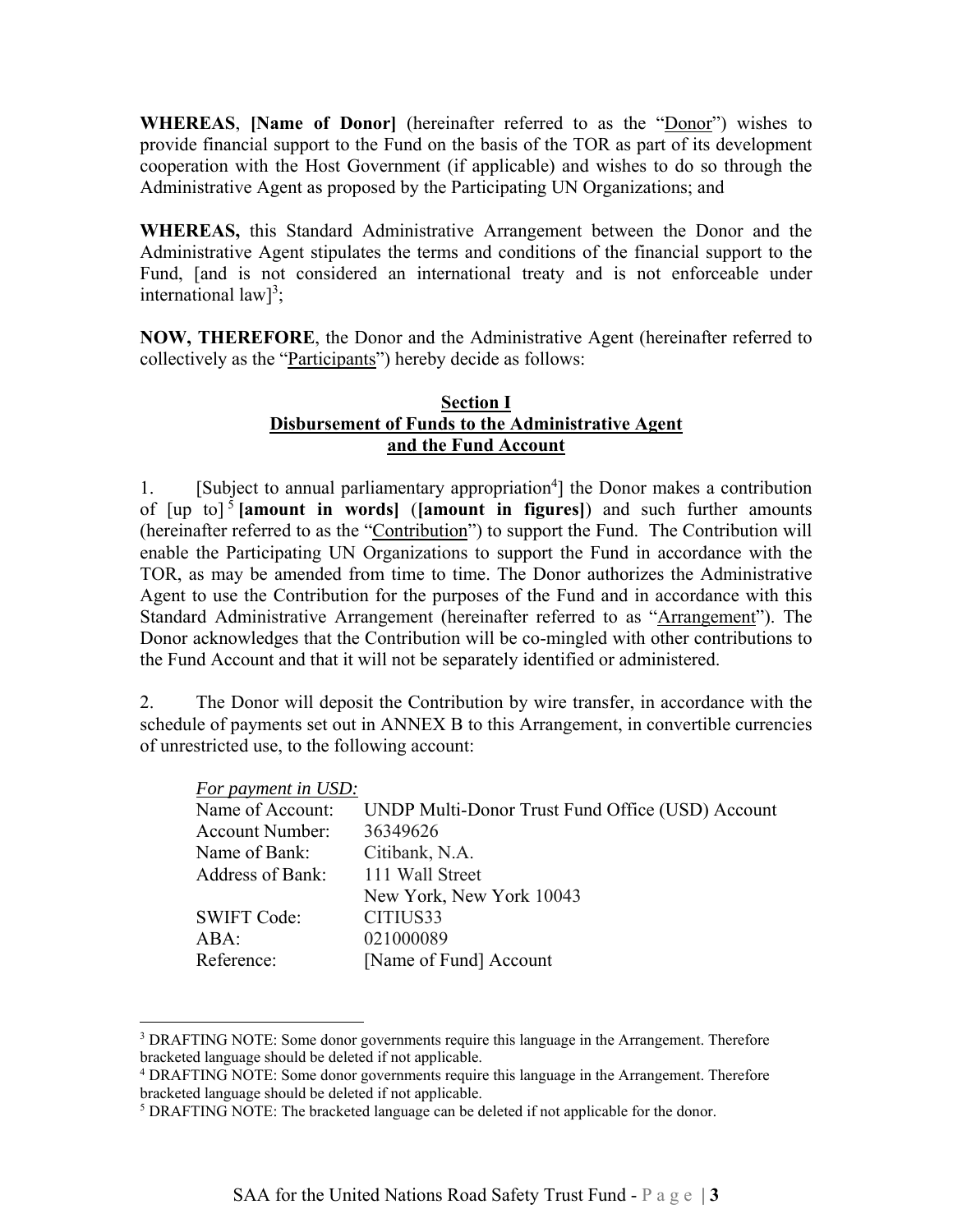3. When making a transfer to the Administrative Agent, the Donor will notify the Administrative Agent's Treasury Operations of the following: (a) the amount transferred, (b) the value date of the transfer; and (c) that the transfer is from **[name of Donor]** in respect of the United Nations Road Safety Trust Fund pursuant to this Arrangement. The Administrative Agent will promptly acknowledge receipt of funds in writing indicating the amount received in United States dollars and the date of receipt of the Contribution.

4. All financial accounts and statements related to the Contribution will be expressed in United States dollars.

5. The United States dollar value of a Contribution payment, if made in a currency other than United States dollars, will be determined by applying the United Nations operational rate of exchange in effect on the date of receipt of the Contribution. The Administrative Agent will not absorb gains or losses on currency exchanges. Such amounts will increase or decrease the funds available for disbursements to Participating UN Organizations.

6. The Fund Account will be administered by the Administrative Agent in accordance with the regulations, rules, policies and procedures applicable to it, including those relating to interest.

7. The Administrative Agent will be entitled to allocate an administrative fee of one percent (1%) of the Contribution by the Donor, to cover the Administrative Agent's costs of performing the Administrative Agent's functions.

8. The Steering Committee may request any of the Participating UN Organizations, to perform additional tasks in support of the Fund not related to the Administrative Agent functions detailed in Section I, paragraph 2 of the MoU and subject to the availability of funds. In this case, costs for such tasks will be decided in advance and with the approval of the Steering Committee be charged to the Fund as direct costs.

9. The Administrative Agent will be entitled to charge to the Fund Account a direct cost charge in an amount(s) consistent with then-current UNDG guidance to cover the cost of continuing to render Administrative Agent functions if and when the Steering Committee agrees to extend the Fund beyond the End Date with no further contribution(s) to the Fund.

# **Section II Disbursement of Funds to the Participating UN Organizations and a Separate Ledger Account**

1. The Administrative Agent will make disbursements from the Fund Account in accordance with decisions from the Steering Committee, in line with the approved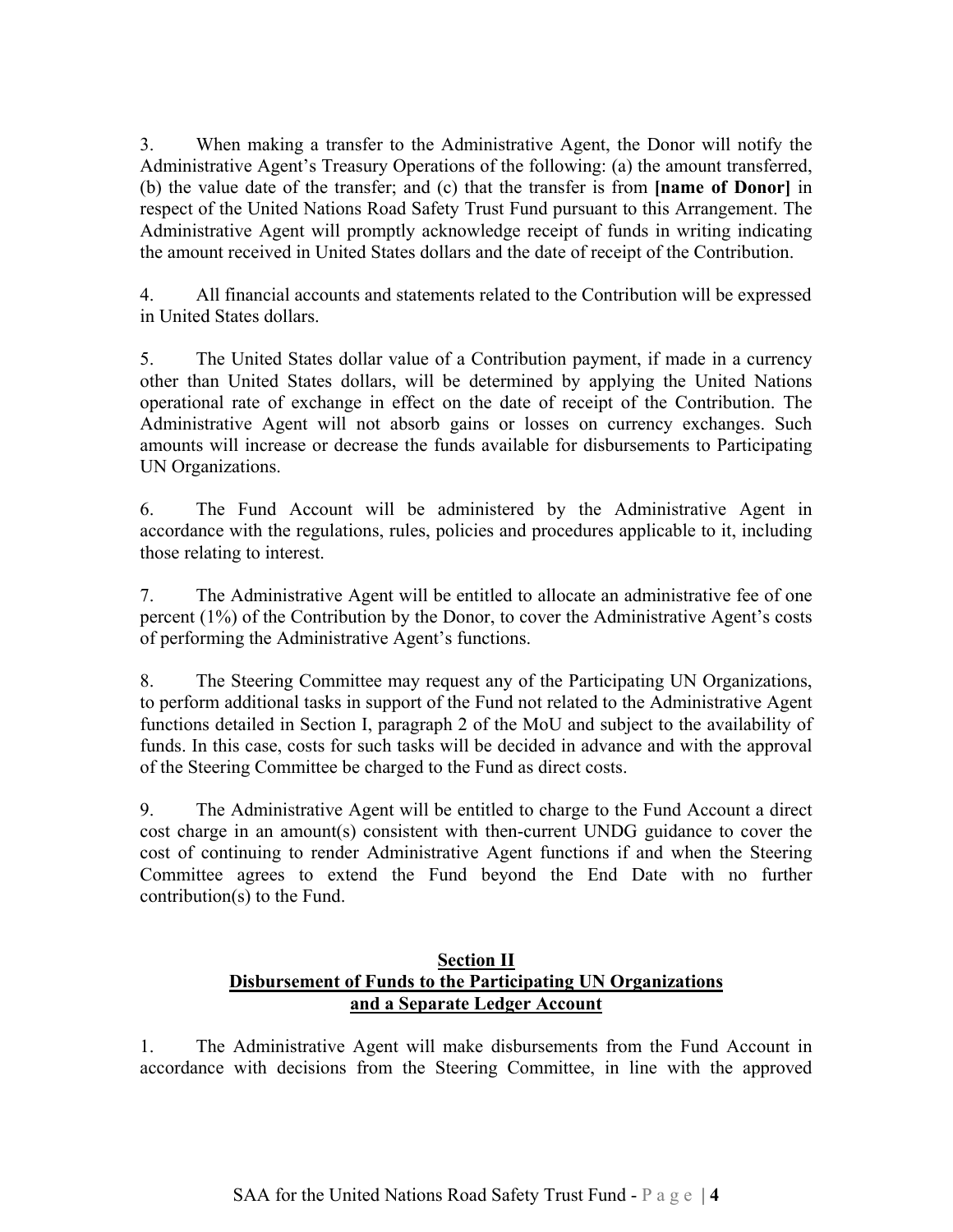programmatic document<sup>6</sup>. The disbursements to the Participating UN Organizations will consist of direct and indirect costs as set out in the Fund budget.

2. Each Participating UN Organization will establish a separate ledger account under its financial regulations and rules for the receipt and administration of the funds disbursed to it from the Fund Account. Each Participating UN Organization assumes full programmatic and financial accountability for the funds disbursed to them by the Administrative Agent. That separate ledger account will be administered by each Participating UN Organization in accordance with its own regulations, rules, policies and procedures, including those relating to interest. $7$ 

3. Where the balance in the Fund Account on the date of a scheduled disbursement is insufficient to make that disbursement, the Administrative Agent will consult with the Steering Committee and make a disbursement, if any, in accordance with the Steering Committee's decisions.

4. The Donor reserves the right to discontinue future deposits of its Contribution further to Annex B if there is: (i) failure to fulfil any obligations under this Arrangement; (ii) if there are substantial revisions of the TOR; or (iii) if there are credible allegations of improper use of the funds in accordance with Section VIII of this Arrangement; provided however that before doing so, the Administrative Agent, the Steering Committee and the Donor will consult with a view to promptly resolving the matter.

# **Section III Activities of the Participating UN Organization**

# Implementation of the Fund

 $\overline{a}$ 

1. The implementation of the programmatic activities which the Donor assists in financing under this Arrangement will be the responsibility of the Participating UN Organizations and will be carried out by each Participating UN Organization in accordance with its own applicable regulations, rules, policies and procedures including those relating to procurement as well as the selection and assessment of implementing partners. Accordingly, personnel will be engaged and administered, equipment, supplies and services purchased, and contracts entered into in accordance with the provisions of such regulations, rules, policies and procedures. The Donor will not be responsible or liable for the activities of the Participating UN Organizations or the Administrative Agent as a result of this Arrangement.

<sup>&</sup>lt;sup>6</sup> As used in this document, an approved programmatic document refers to an annual work plan or a programme/project document, etc., which is approved by the Steering Committee of a MDTF for fund allocation purposes.

<sup>7</sup> Where the Administrative Agent is also a Participating UN Organization, it will need to open its own separate ledger account and transfer funds from the Fund Account to its separate ledger account.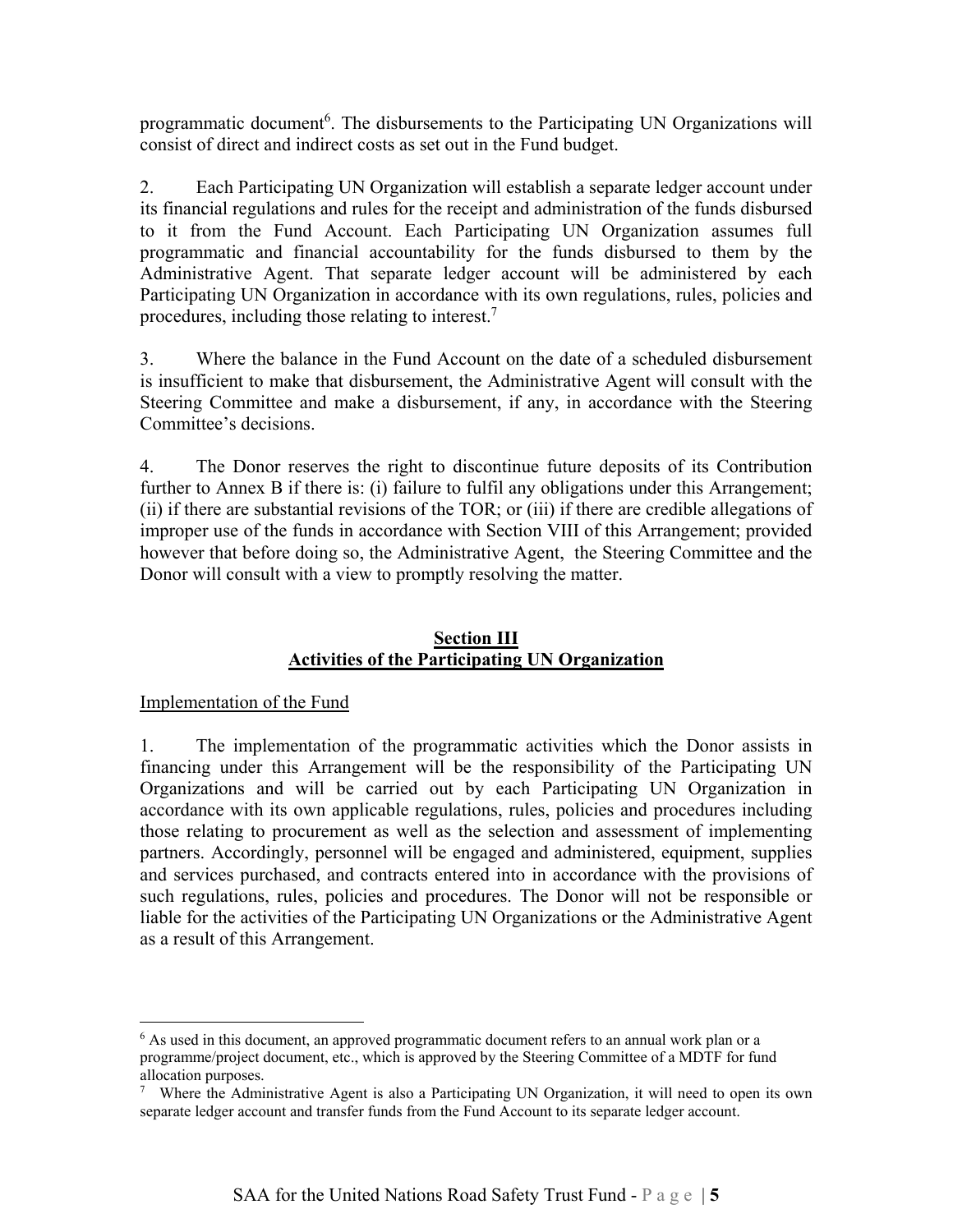2. The Participating UN Organizations will carry out the activities for which they are responsible in line with the budget contained in the approved programmatic document. Any modifications to the scope of the approved programmatic document, including as to its nature, content, sequencing or the duration thereof by the concerned Participating UN Organization(s), will be subject to the approval of the Steering Committee. The Participating UN Organization will promptly notify the Administrative Agent through the Steering Committee of any change in the budget as set out in the approved programmatic document.

3. Indirect costs of the Participating UN Organizations recovered through programme support costs will be seven percent (7%). All other costs incurred by each Participating UN Organization in carrying out the activities for which it is responsible under the Fund will be recovered as direct costs.

4. The Participating UN Organizations will commence and continue to conduct operations for the Fund activities only upon receipt of disbursements as instructed by the Steering Committee.

5. The Participating UN Organizations will not make any commitments above the budgeted amounts in the approved programmatic document.

6. If unforeseen expenditures arise, the Steering Committee will submit, through the Administrative Agent, a supplementary budget to the Donor showing the further financing that will be necessary. If no such further financing is available, the activities to be carried out under the approved programmatic document may be reduced or, if necessary, terminated by the Participating UN Organizations.

7. As an exceptional measure, particularly during the start-up phase of the Fund, subject to conformity with their financial regulations, rules and policies, Participating UN Organizations may elect to start implementation of Fund activities in advance of receipt of initial or subsequent transfers from the Fund Account by using their own resources. Such advance activities will be undertaken in agreement with the Steering Committee on the basis of funds it has allocated or approved for implementation by the particular Participating UN Organization following receipt by the Administrative Agent of signed Administrative Arrangements from donors contributing to the Fund. Participating UN Organizations will be solely responsible for decisions to initiate such advance activities or other activities outside the parameters set forth above.

8. Each Participating UN Organization will establish appropriate programmatic safeguard measures in the design and implementation of its Fund activities, thereby promoting the shared values, norms and standards of the United Nations system. These measures may include, as applicable, the respect of international conventions on the environment, on children's rights, and internationally agreed core labour standards.

Special Provisions regarding Financing of Terrorism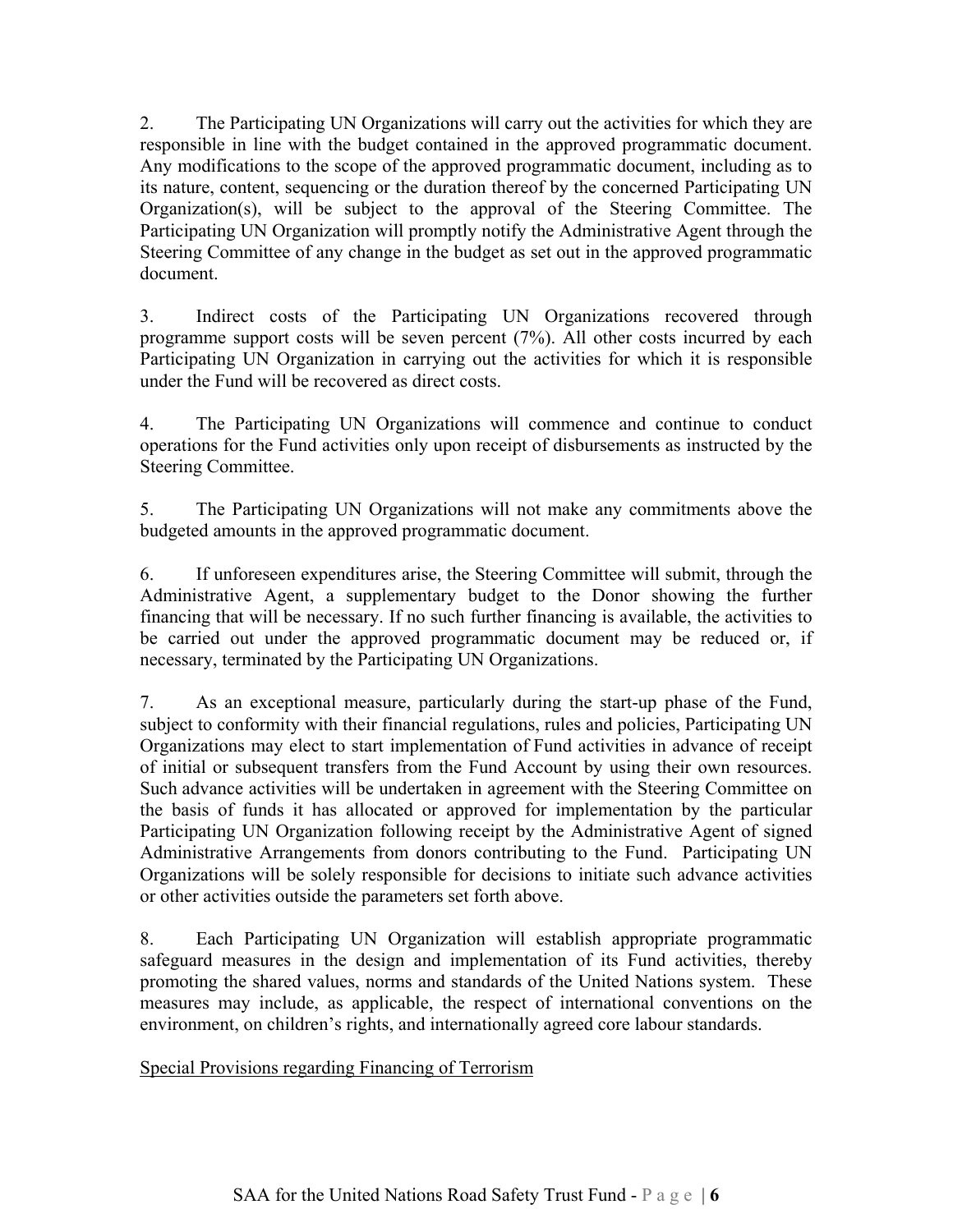9. Consistent with UN Security Council Resolutions relating to terrorism, including UN Security Council Resolution 1373 (2001) and 1267 (1999) and related resolutions, the Participants are firmly committed to the international fight against terrorism, and in particular, against the financing of terrorism. Similarly, the Participants and the Participating UN Organizations recognize their obligation to comply with any applicable sanctions imposed by the UN Security Council. Each of the Participating UN Organizations will use all reasonable efforts to ensure that the funds transferred to it in accordance with the MoU are not used to provide support or assistance to individuals or entities associated with terrorism as designated by any UN Security Council sanctions regime. If, during the term of this Arrangement, a Participating UN Organization determines there are credible allegations that funds transferred to it in accordance with this Arrangement have been used to provide support or assistance to individuals or entities associated with terrorism as designated by any UN Security Council sanctions regime, it will as soon as it becomes aware of it inform the Steering Committee, the Administrative Agent and the Donor and, in consultation with the donors as appropriate, determine an appropriate response.

# **Section IV Equipment and Supplies**

 Ownership of equipment and supplies procured, and intellectual property rights associated with works produced, using funds transferred to the Participating UN Organization under the MoU, will be determined in accordance with the regulations, rules, policies and procedures applicable to such Participating UN Organization, including any agreement with the relevant Host Government, if applicable.

# **Section V Reporting**

1. The Administrative Agent will provide the Donor and the Steering Committee with the following statements and reports, based on submissions provided to the Administrative Agent by each Participating UN Organization prepared in accordance with the accounting and reporting procedures applicable to it, as set forth in the TOR:

- (a) Annual consolidated narrative progress reports, to be provided no later than five months (31 May) after the end of the calendar year;
- (b) Annual consolidated financial reports, as of 31 December with respect to the funds disbursed from the Fund Account, to be provided no later than five months (31 May) after the end of the calendar year;
- (c) Final consolidated narrative report, after the completion of the activities in the approved programmatic document, including the final year of the activities in the approved programmatic document, to be provided no later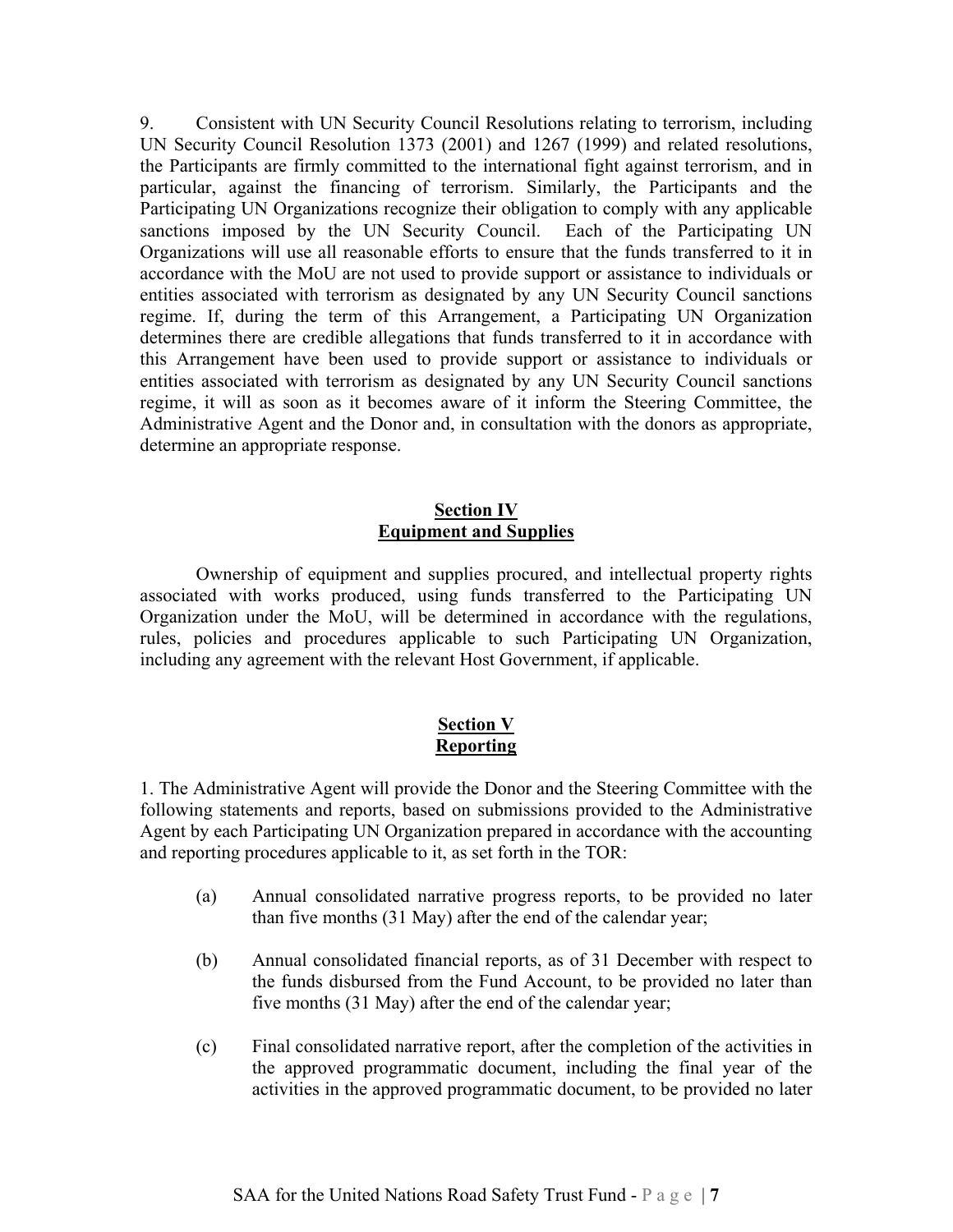than six months (30 June) after the end of the calendar year in which the operational closure of the Fund occurs;

(d) Final consolidated financial report, based on certified final financial statements and final financial reports received from Participating UN Organizations after the completion of the activities in the approved programmatic document, including the final year of the activities in the approved programmatic document, to be provided no later than five months (31 May) after the end of the calendar year in which the financial closing of the Fund occurs.

2. Annual and final reporting will be results-oriented and evidence based. Annual and final narrative reports will compare actual results with expected results at the output and outcome level, and explain the reasons for over or underachievement. The final narrative report will also contain an analysis of how the outputs and outcomes have contributed to the overall impact of the Fund. The financial reports will provide information on the use of financial resources against the outputs and outcomes in the agreed upon results framework.

3. The Administrative Agent will provide the Donor, Steering Committee and Participating UN Organizations with the following reports on its activities as Administrative Agent:

- (a) Certified annual financial statement ("Source and Use of Funds" as defined by UNDG guidelines) to be provided no later than five months (31 May) after the end of the calendar year; and
- (b) Certified final financial statement ("Source and Use of Funds") to be provided no later than five months (31 May) after the end of the calendar year in which the financial closing of the Fund occurs.

4. Consolidated reports and related documents will be posted on the website of the Administrative Agent [http://mptf.undp.org].

# **Section VI Monitoring and Evaluation**

# **Monitoring**

1. Monitoring of the Fund will be undertaken in accordance with the TOR. The Donor, the Administrative Agent and the Participating UN Organizations will hold consultations at least annually, as appropriate, to review the status of the Fund. In addition, the Donor, the Administrative Agent and the Participating UN Organizations will discuss any substantive revisions to the Fund, and promptly inform each other about any significant circumstances and major risks, which interfere or threaten to interfere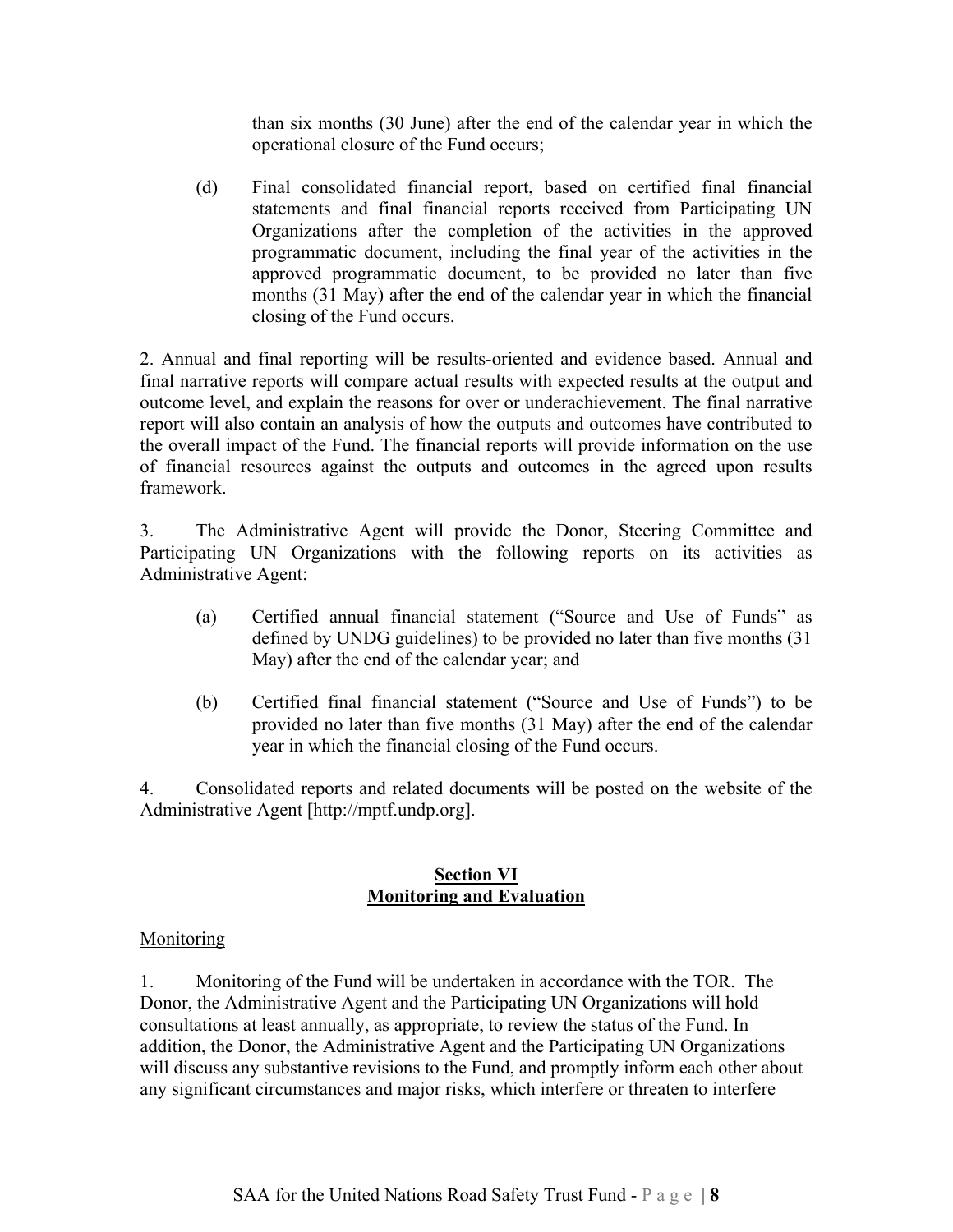with the successful achievement of the outcomes outlined in the TOR, financed in full or in part through the Contribution.

# **Evaluation**

2. Evaluation of the Fund including, as necessary and appropriate, joint evaluation by the Participating UN Organizations, the Administrative Agent, the Donor, the Host Government (if applicable) and other partners will be undertaken in accordance with the TOR.

3. The Steering Committee and/or Participating UN Organizations will recommend a joint evaluation if there is a need for a broad assessment of results at the level of the Fund or at the level of an outcome within the Fund. The joint evaluation report will be posted on the website the Administrative Agent [http://mptf.undp.org].

4. In addition, the Donor may, separately or jointly with other partners, take the initiative to evaluate or review its cooperation with the Administrative Agent and the Participating UN Organizations under this Arrangement, with a view to determining whether results are being or have been achieved and whether contributions have been used for their intended purposes. The Administrative Agent and the Participating UN Organizations will be informed about such initiatives, will be consulted on the scope and conduct of such evaluations or reviews and will be invited to join. Participating UN Organizations will upon request assist in providing relevant information within the limits of their regulations, rules, policies and procedures. All costs will be borne by the respective Donor, unless otherwise agreed. It is understood by the Participants that such evaluation or review will not constitute a financial, compliance or other audit of the Fund including any programmes, projects or activities funded under this Arrangement.

# **Section VII Audit**

# External and Internal Audit

1. The activities of the Administrative Agent and each Participating UN Organization in relation to the Fund will be exclusively audited by their respective internal and external auditors in accordance with their own financial regulations and rules. The corresponding external and internal audit reports will be disclosed publicly unless the relevant policies and procedures of the Administrative Agent or each Participating UN Organization provide otherwise

# **Joint Internal Audits**

2. The Internal Audit Services of the UN organizations involved in the Fund may consider conducting joint internal audits thereof in accordance with the Framework for Joint Internal Audits of UN Joint Activities, including its risk-based approach and provisions for disclosure of internal audit reports related to the Fund. In doing so, the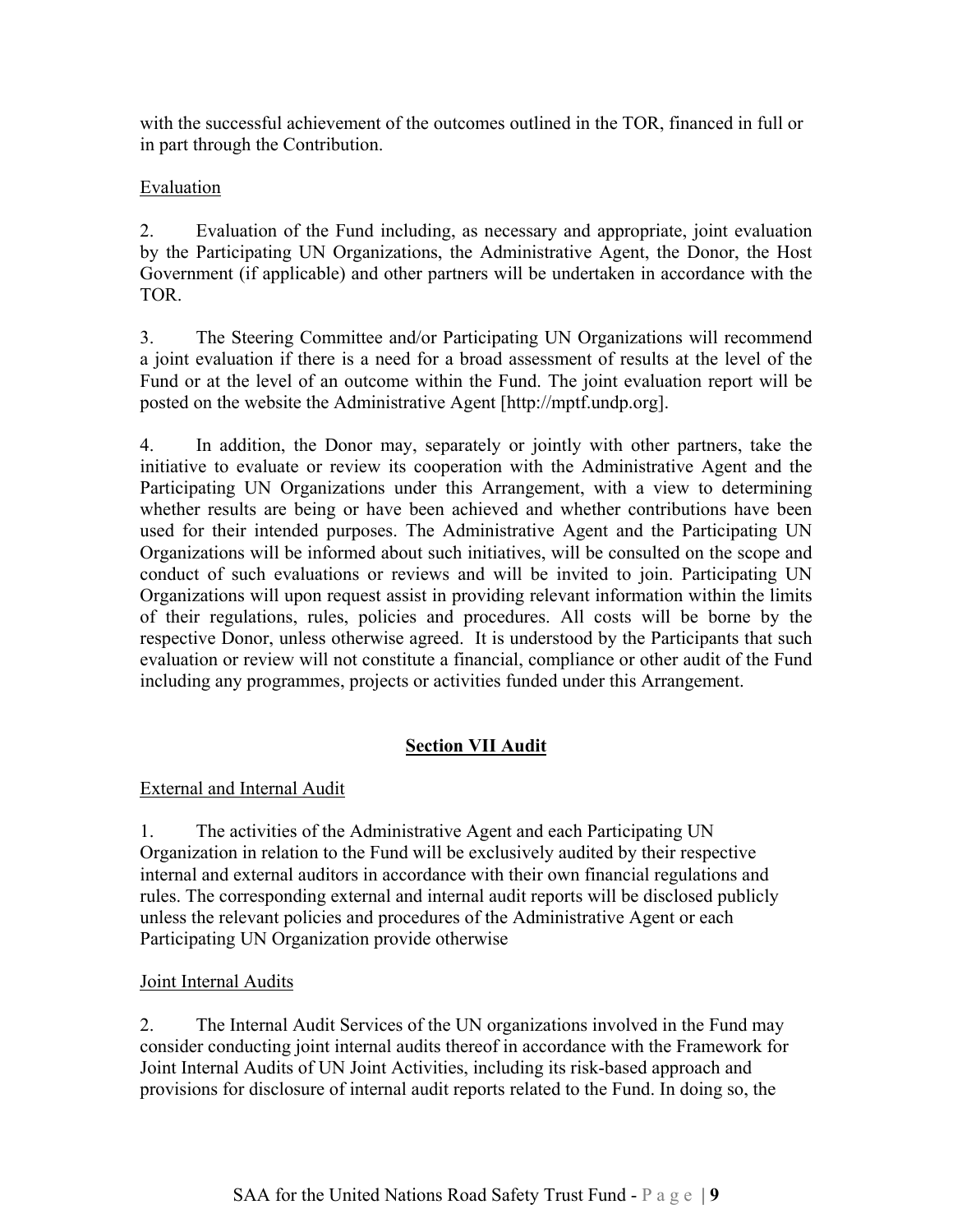Internal Audit Services of the Administrative Agent and the Participating UN Organizations will consult with the Steering Committee

### Cost of Internal Audits

3. The total costs of internal audit activities in relation to the Fund will be borne by the Fund.

### Audits of Implementing Partners

4. The part of the Contribution transferred by a Participating UN Organization to its implementing partners for activities towards the implementation of the Fund will be audited as provided under that Participating UN Organization's financial regulations and rules, as well as its policies and procedures. The disclosure of the corresponding audit reports will be made according to the policies and procedures of that Participating UN Organization.

# **Section VIII Fraud, Corruption and Unethical Behaviour**

1. The Participants are firmly committed to take all necessary precautions to avoid and address corrupt, fraudulent, collusive, coercive, unethical, or obstructive practices. The Administrative Agent and the Participating UN Organizations recognize that it is important that all United Nations staff, individual contractors, implementing partners, vendors and any third parties which are involved either in joint activities or in those of the Administrative Agent or Participating UN Organization (such individuals and entities being hereinafter referred to, together as the "Individuals/Entities", and individually as the "Individual/Entity") must adhere to the highest standard of integrity as defined by each relevant UN organization. To this end, the Administrative Agent and each Participating UN Organization will maintain standards of conduct that govern the performance of the Individuals/Entities, to prohibit practices which are contrary to this highest standard in any activity related to the Fund/Programme. If an Individual/Entity is a UN organization, the Participating UN Organization engaging that Individual/Entity will rely upon that Individual's/Entity's standard of integrity. The Individuals/Entities must not engage in corrupt, fraudulent, collusive, coercive, unethical, or obstructive practices, as defined below.

2. In this Arrangement,

(a) "Corrupt practice" means the offering, giving, receiving, or soliciting, directly or indirectly, of anything of value to influence improperly the actions of another individual or entity;

"Fraudulent practice" means any act or omission, including misrepresentation, that knowingly or recklessly misleads, or attempts to mislead, an individual or an entity to obtain a financial or other benefit, or to avoid an obligation;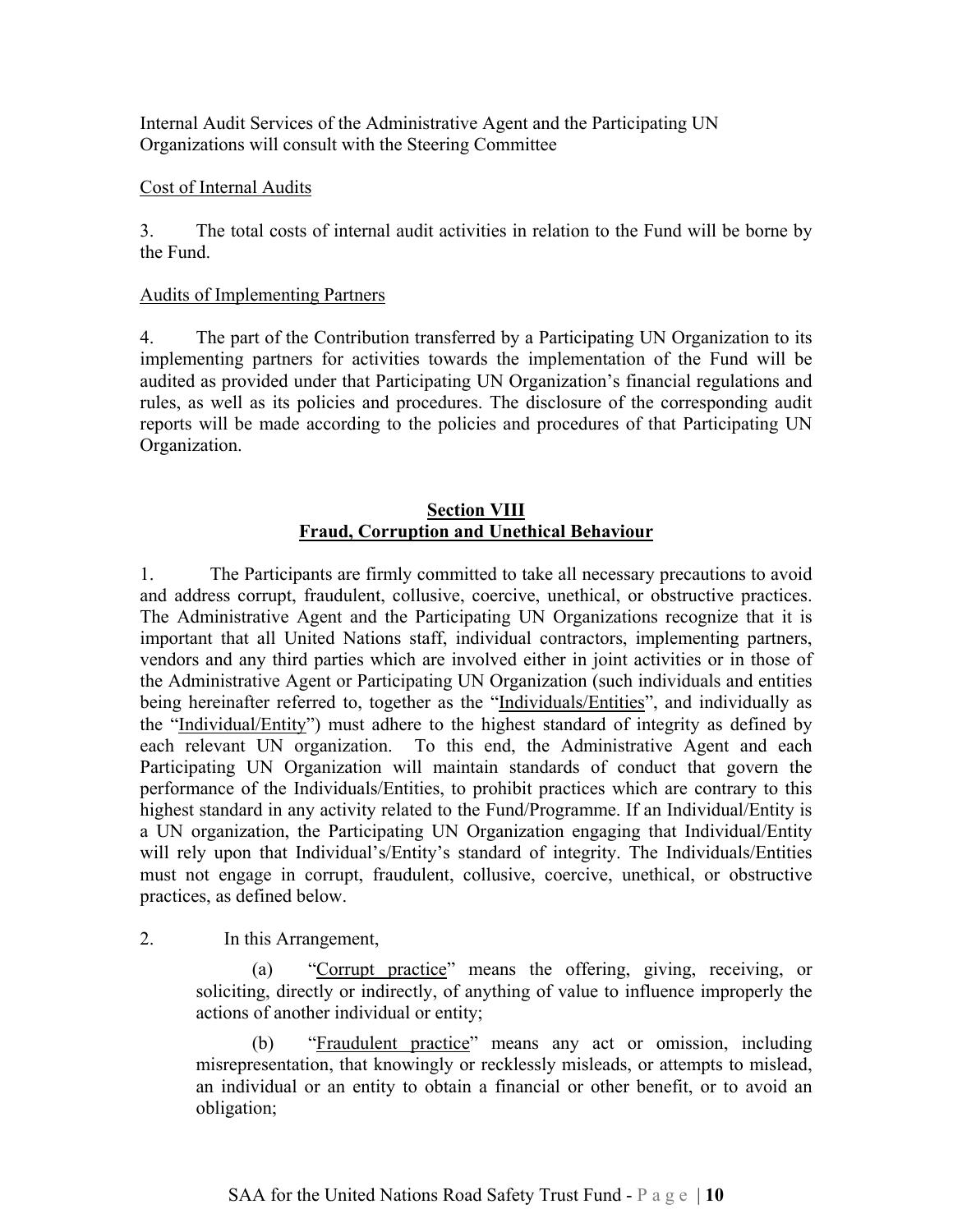(c) "Collusive practice" means an arrangement between two or more individuals and/or entities designed to achieve an improper purpose, including influencing improperly the actions of another individual or entity;

(d) "Coercive practice" means impairing or harming, or threatening to impair or harm, directly or indirectly, any individual or entity or the property of the individual or entity to influence improperly the actions of an individual or entity;

(e) "Unethical practice" means the conduct of behavior that is contrary to staff or supplier codes of conduct such as those relating to conflict of interest, gifts and hospitality, and post-employment provisions; and

(f) "Obstructive practice" means acts or omissions intended to materially impede the exercise of contractual rights of audit, investigation and access to information, including destruction, falsification, alteration or concealment of evidence material to an investigation into allegations of fraud and corruption.

#### Investigations

3. (a) Investigations of allegations of wrongdoing by Individuals/Entities involved in the Fund which are contracted by the Administrative Agent or a Participating UN Organization will be carried out by the Investigation Service of the UN organization with which the potential subject of investigation is contracted (Administrative Agent or Participating UN Organization), in accordance with that UN organization's internal policies and procedures.

(b)

(i) In the event that the Investigation Service of the Administrative Agent determines that an allegation in relation to the implementation of the activities for which the Administrative Agent is accountable is credible enough to warrant an investigation, the Administrative Agent will promptly notify the Steering Committee to the extent that such notification does not jeopardize the conduct of the investigation, including but not limited to the prospects of recovery of funds or the safety or security of persons or assets.

(ii) In the event that the Investigation Service of a Participating UN Organization determines that an allegation in relation to the implementation of the activities for which that Participating UN Organization is accountable is credible enough to warrant an investigation, it will promptly notify the Steering Committee and the Administrative Agent of the Fund, to the extent that such notification does not jeopardize the conduct of the investigation, including but not limited to the prospects of recovery of funds or the safety or security of persons or assets.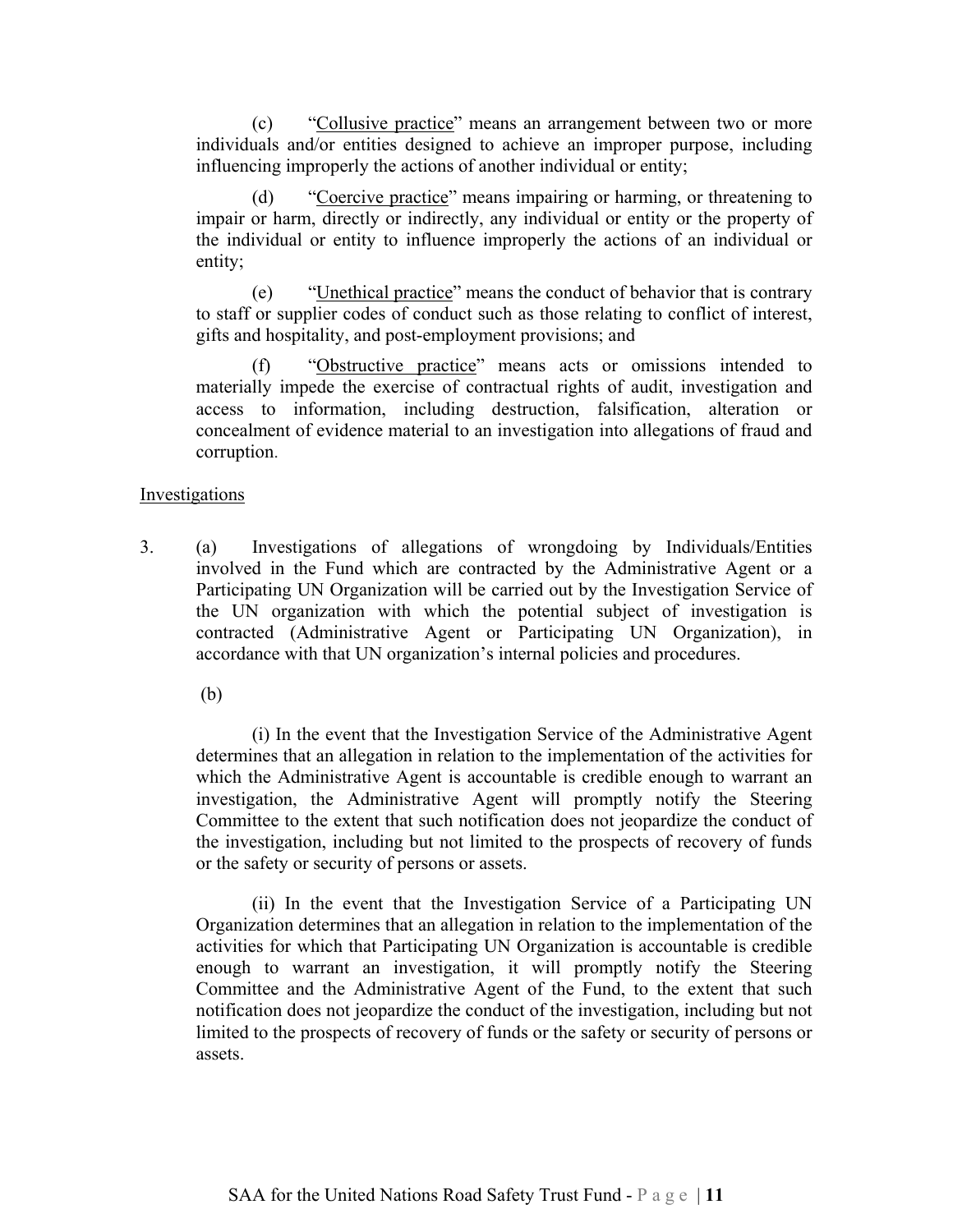(iii) In the case of such notification, it is the responsibility of the Steering Committee and the Administrative Agent to communicate promptly with the relevant anti-fraud offices (or equivalent) of the Donor.

(iv) In case of a credible allegation, the relevant UN organization(s) will take timely and appropriate action in accordance with its regulations, rules, policies and procedures, which may include withholding further disbursements to the Individual(s)/Entity(ies) allegedly involved in the corrupt, fraudulent, collusive, coercive, unethical or obstructive practices as defined above.

(c)

(i) The UN organization's Investigation Service reviewing the credibility of an allegation or conducting the investigation will share information as appropriate with counterpart Investigation Services of the other UN organizations involved in the Fund (Administrative Agent or Participating UN Organization) to determine the best path towards resolution of the investigation and whether the alleged wrongdoing is limited to such UN organization or whether one or more other UN organizations involved in the Fund (Administrative Agent or one or more Participating UN Organizations) may also be affected. If the relevant Investigation Services determine that more than one UN organization could be affected by the alleged wrongdoing, they will follow the procedure described below in clause (ii).

(ii) Where a potential subject of an investigation is contracted by more than one UN organization involved in the Fund, the Investigation Services of the UN organizations concerned (Administrative Agent or Participating UN Organization) may consider conducting joint or coordinated investigations, determining which investigation framework to use.

(d) Upon completion of the internal reporting on their investigation by the Participating UN Organization(s) concerned as established in their respective internal policies and procedures, the Participating UN Organization(s) will provide information on the results of their investigation(s) to the Administrative Agent and the Steering Committee. In the case of the Administrative Agent, upon completion of its internal reporting, it will provide the information on the results of its investigation to the Steering Committee. Following such receipt of information on the results of the investigation(s), it is the responsibility of the Steering Committee and the Administrative Agent to communicate promptly with the relevant anti-fraud offices (or equivalent) of the Donor.

(e) Each UN organization(s) concerned (Administrative Agent or Participating UN Organization) will determine what disciplinary and/or administrative measures, including referral to national authorities, may be taken as a result of the investigation, according to its internal policies and procedures on disciplinary and/or administrative measures, including vendor sanction mechanism, as appropriate. The Participating UN Organization(s) concerned will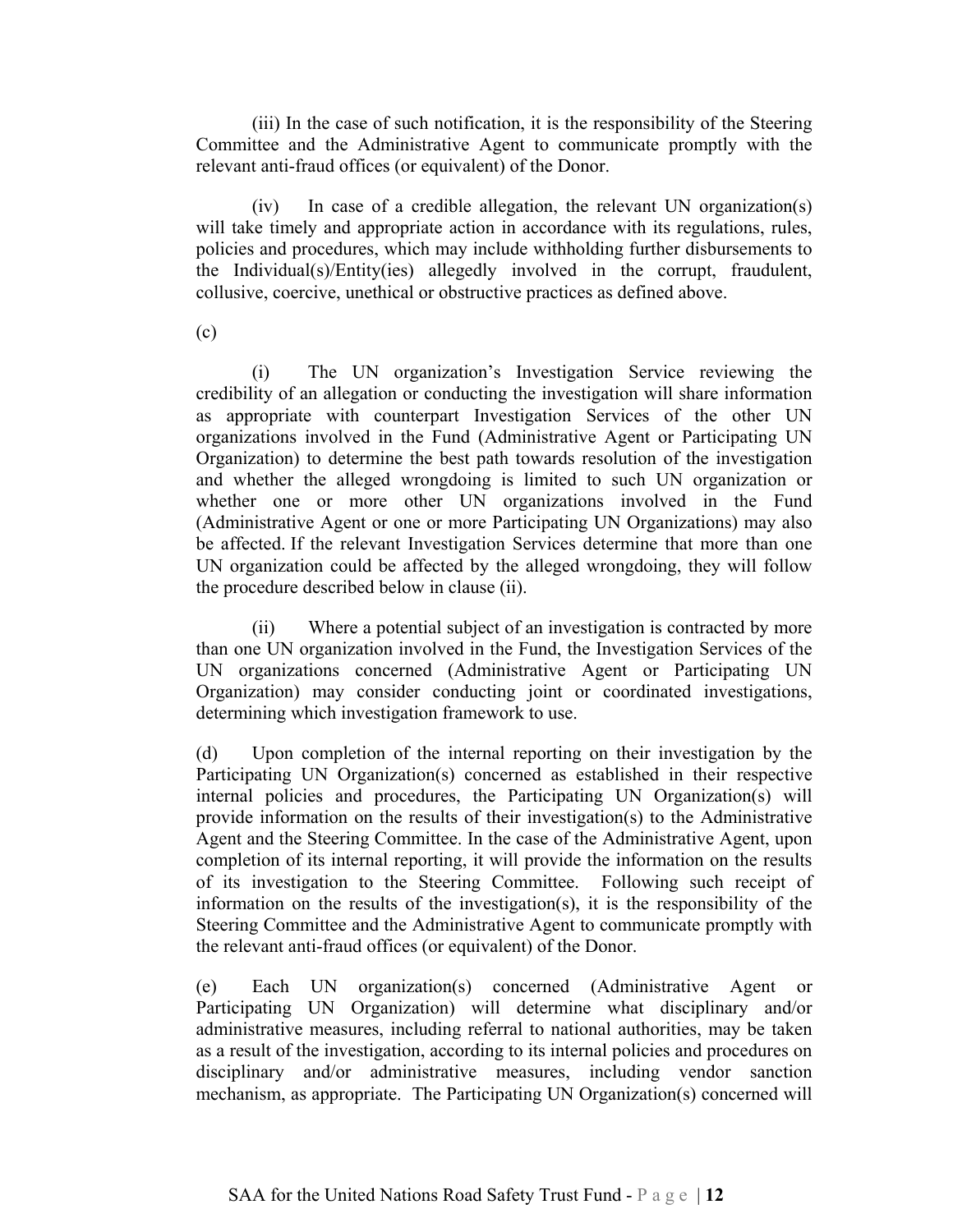share information on measures taken as a result of the investigation(s) with the Administrative Agent and the Steering Committee of the Fund. The Administrative Agent will share information on measures taken as a result of its own investigation with the Steering Committee. Following such receipt of information on measures taken as a result of the investigation(s), it is the responsibility of the Steering Committee and the Administrative Agent to communicate promptly with the relevant anti-fraud offices (or equivalent) of the Donor.

# Recovery of Funds

4. If there is evidence of improper use of funds as determined after an investigation, the UN organization(s) concerned (Administrative Agent or Participating UN Organization) will use their best efforts, consistent with their respective regulations, rules, policies and procedures to recover any funds misused. With respect to any funds recovered, the Participating UN Organization will consult with the Steering Committee, the Administrative Agent and the Donor. The Donor may request that such funds be returned to it in proportion to its Contribution to the Fund, in which case the Participating UN Organization would credit that portion of the funds so recovered to the Fund Account and the Administrative Agent would return that portion of such funds to the Donor in accordance with Section X, paragraph 6. For any such funds the Donor does not request to be returned to it, such funds will either be credited to the Fund Account or used by the Participating UN Organization for a purpose mutually agreed upon.

5. The Administrative Agent and the Participating UN Organizations will apply the provisions of Section VIII, paragraphs 1 to 4 above in accordance with their respective accountability and oversight framework as well as relevant regulations, rules, policies and procedures.

# **Section IX Communication and Transparency**

1. Subject to the regulations, rules, policies and procedures of the Participating UN Organization, information given to the press, to the beneficiaries of the Fund, all related publicity material, official notices, reports and publications, will highlight the results achieved and acknowledge the role of the Host Government, the Donor, the Participating UN Organizations, the Administrative Agent and any other relevant entities.

2. The Administrative Agent in consultation with the Participating UN Organizations will ensure that decisions regarding the review and approval of the Fund as well as periodic reports on the progress of implementation of the Fund are posted, where appropriate, for public information on the website of the Administrative Agent [http://mptf.undp.org]. Such reports and documents may include Steering Committee approved programmes and programmes awaiting approval, fund level annual financial and progress reports and external evaluations, as appropriate.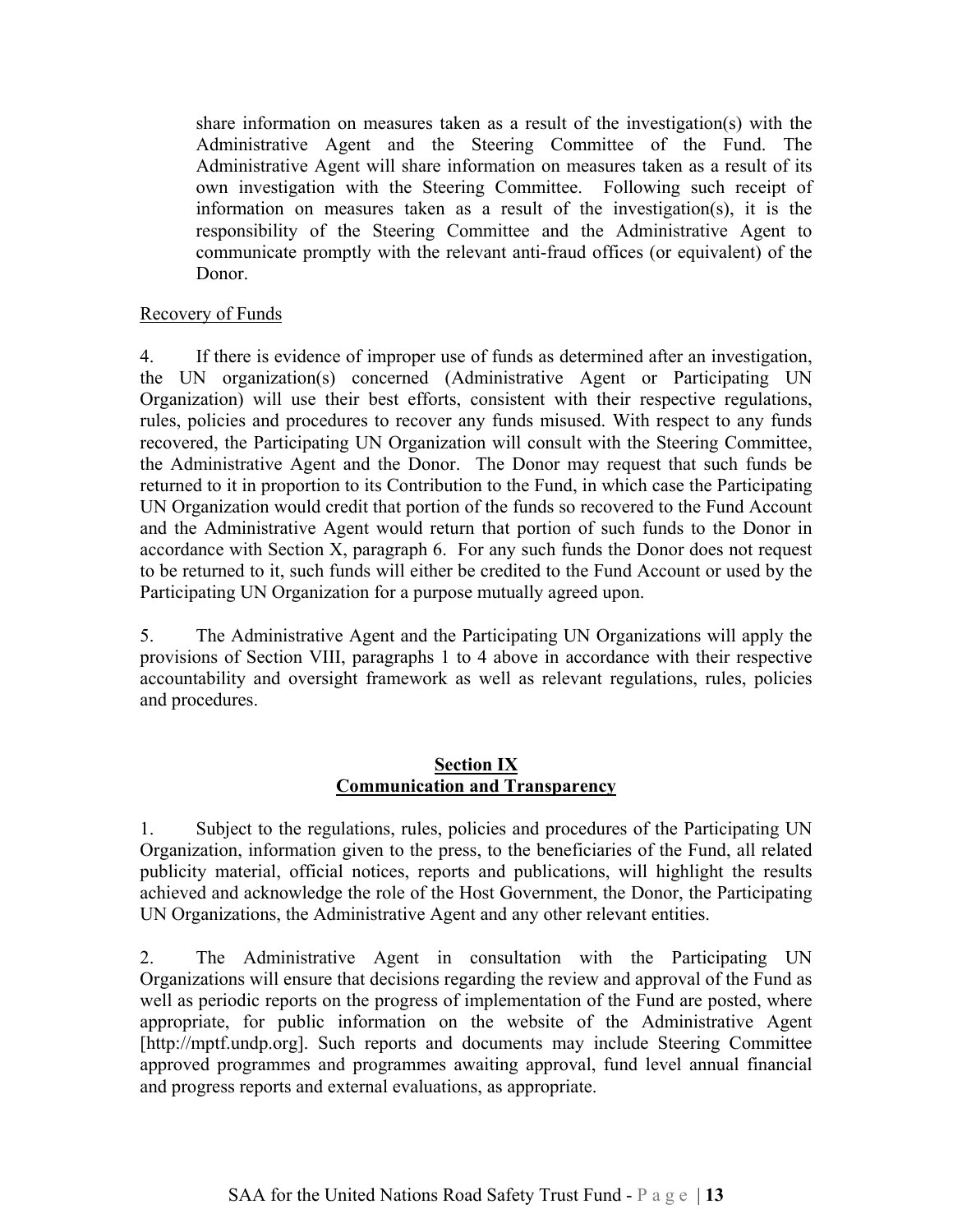3. The Donor, the Administrative Agent and the Participating UN Organizations are committed to principles of transparency with regard to the implementation of the Fund, consistent with their respective regulations, rules, policies and procedures. The Donor, the Administrative Agent, Participating UN Organizations and the Host Government, if applicable, will endeavor to consult prior to publication or release of any information regarded as sensitive.

# **Section X Expiration, Modification, Termination and Unspent Balances**

1. The Administrative Agent will notify the Donor when it has received notice from all Participating UN Organizations that the activities for which they are responsible under the approved programmatic document have been completed and the Fund is operationally closed.

2. This Arrangement may be modified only by written agreement between the Participants.

3. This Arrangement may be terminated by either Participant on thirty (30) days written notice to the other Participant, subject to the continuance in force of paragraph 4 below for the purpose therein stated.

4. Notwithstanding the termination of this Arrangement, the amount of the Contribution transferred to the Administrative Agent up to and including the date of termination of this Arrangement will continue to be used to support the Fund until completion of the Fund, at which point, any remaining balances will be dealt with according to paragraph 5 below.

5. Any balance remaining in the Fund Account upon completion of the Fund will be used for a purpose mutually agreed upon or returned to the Donor in proportion to its contribution to the Fund as decided upon by the Donor and the Steering Committee.

6. When returning funds to the Donor in accordance with paragraph 5 above or Section VIII, paragraph 4, the Administrative Agent will notify the Donor of the following: (a) the amount transferred, (b) the value date of the transfer, and (c) that the transfer is from the MPTF Office in respect of the Fund in [name of country] (if applicable) pursuant to this Arrangement. The Donor will promptly acknowledge receipt of funds in writing.

7. This Arrangement will expire upon the delivery to the Donor of the certified final financial statement pursuant to Section V, paragraph 3(b).

# **Section XI Notices**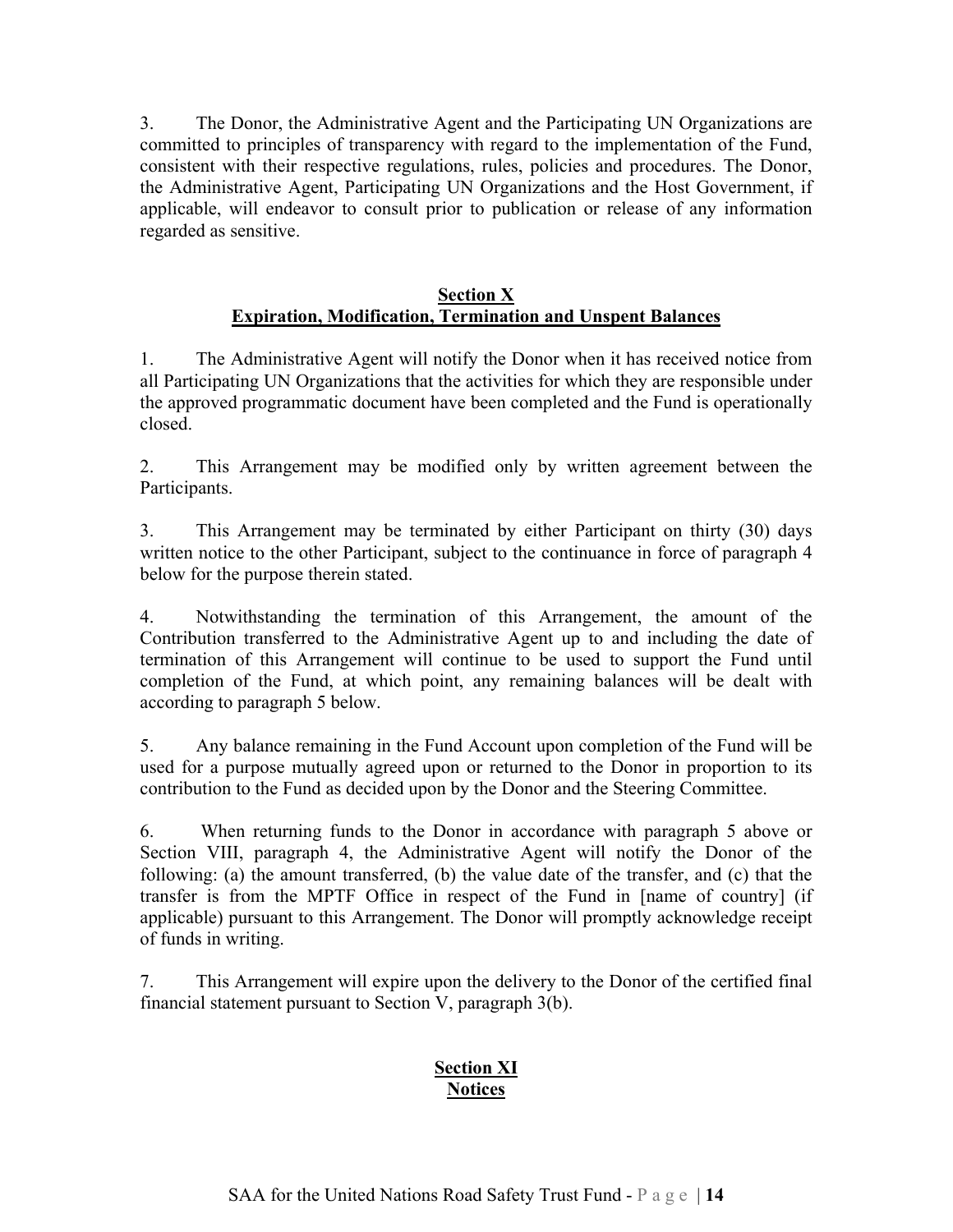1. Any action required or permitted to be taken under this Arrangement may be taken on behalf of the Donor, by or his or her designated representative, and on behalf of the Administrative Agent, by the Executive Director or his or her designated representative.

2. Any notice or request required or permitted to be given or made in this Arrangement will be in writing. Such notice or request will be deemed to be duly given or made when it will have been delivered by hand, mail, or any other agreed means of communication to the Participant to which it is required to be given or made, at such Participant's address specified below or at such other address as the Participant will have specified in writing to the Participant giving such notice or making such request.

| For the Donor [all issues except those related to fraud and investigation]:  |
|------------------------------------------------------------------------------|
| Name (optional):                                                             |
| Title:                                                                       |
|                                                                              |
| Telephone:                                                                   |
| Facsimile:                                                                   |
| Electronic mail:                                                             |
|                                                                              |
| For the Donor [all issues related to fraud and investigation] <sup>8</sup> : |
| Name (optional):                                                             |
| Title:                                                                       |
| Address:<br>the control of the control of the control of                     |
| Telephone:                                                                   |
| Facsimile:                                                                   |

*For the Administrative Agent:* 

Electronic mail: \_\_\_\_\_\_\_\_\_\_\_\_\_\_

 $\overline{a}$ 

Title: Executive Coordinator, MPTF Office, UNDP Address: 304 East 45<sup>th</sup> Street, 11<sup>th</sup> Floor New York, NY 10017, USA Telephone: +1 212 906 6880 Facsimile: +1 212 906 6990 Electronic mail: executive coordinator.mptfo $@$ undp.org

# **Section XII Entry into Effect**

 This Arrangement will come into effect upon signature thereof by the Participants and will continue in effect until it expires or is terminated.

# **[If the Donor is a Government, use the following:]**

<sup>8</sup> DRAFTING NOTE: Retain second Donor notification only if applicable.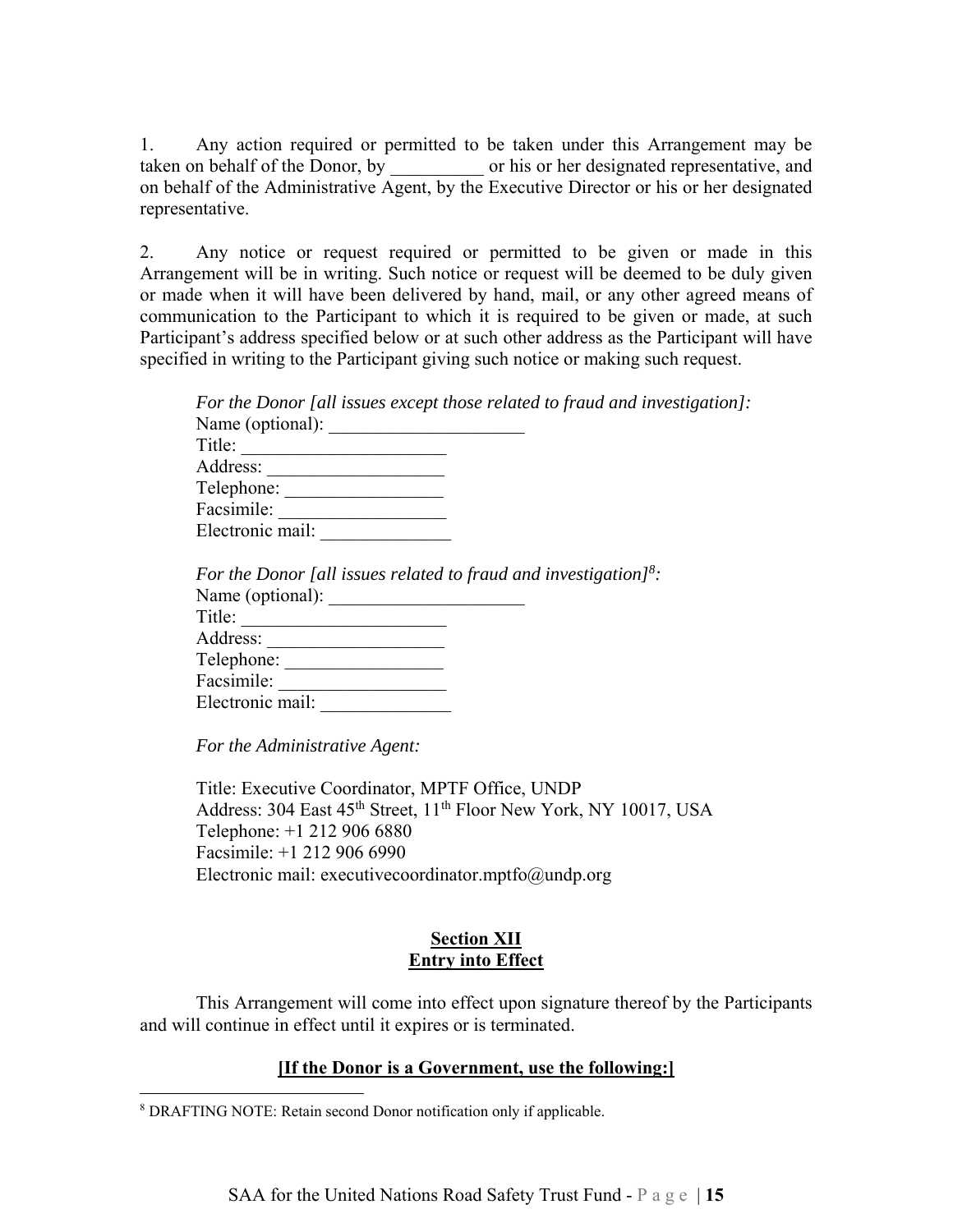# **Section XIII Settlement of Disputes**

[ Any dispute arising out of the Donor's Contribution to the Fund will be resolved amicably through dialogue among the Donor, the Administrative Agent and the concerned Participating UN Organization.]

# **[Section XIV Privileges and Immunities]**

[ Nothing in this Standard Administrative Arrangement will be deemed a waiver, express or implied, of any of the privileges and immunities of the United Nations, the Administrative Agent, or each Participating UN Organization.]

#### **Example 20 If the Donor is not a Government, use the following:** be resolved and the Donor, through dialogue among the Donor, the Donor, the Donor, the Administrative Agent and

# the concerned Participating UN Organization. **Section XIII Settlement of disputes**

[1. Amicable settlement. The Participants will use their best efforts to settle amicably any dispute, controversy or claim arising out of, or relating to this Standard Administrative Arrangement or the breach, termination or invalidity thereof. Where the Participants wish to seek such an amicable settlement through conciliation, the conciliation will take place in accordance with the UNCITRAL Conciliation Rules then obtaining, or according to such other procedure as may be agreed between the Participants.]

[2. Arbitration. Any dispute, controversy or claim between the Participants arising out of this Standard Administrative Arrangement or the breach, termination or invalidity thereof, unless settled amicably under the preceding paragraph within sixty (60) days after receipt by one Participant of the other Participant's written request for such amicable settlement, will be referred by either Participant to arbitration before a single arbitrator in accordance with the UNCITRAL Arbitration Rules then obtaining. The arbitral tribunal will have no authority to award punitive damages. The Participants will be bound by any arbitration award rendered as a result of such arbitration as the final adjudication of any such controversy, claim or dispute.]

# **[Section XIV Privileges and Immunities]**

[1. Nothing in this Standard Administrative Arrangement will be deemed a waiver, express or implied, of any of the privileges and immunities of the United Nations, the Administrative Agent, or each Participating UN Organization.]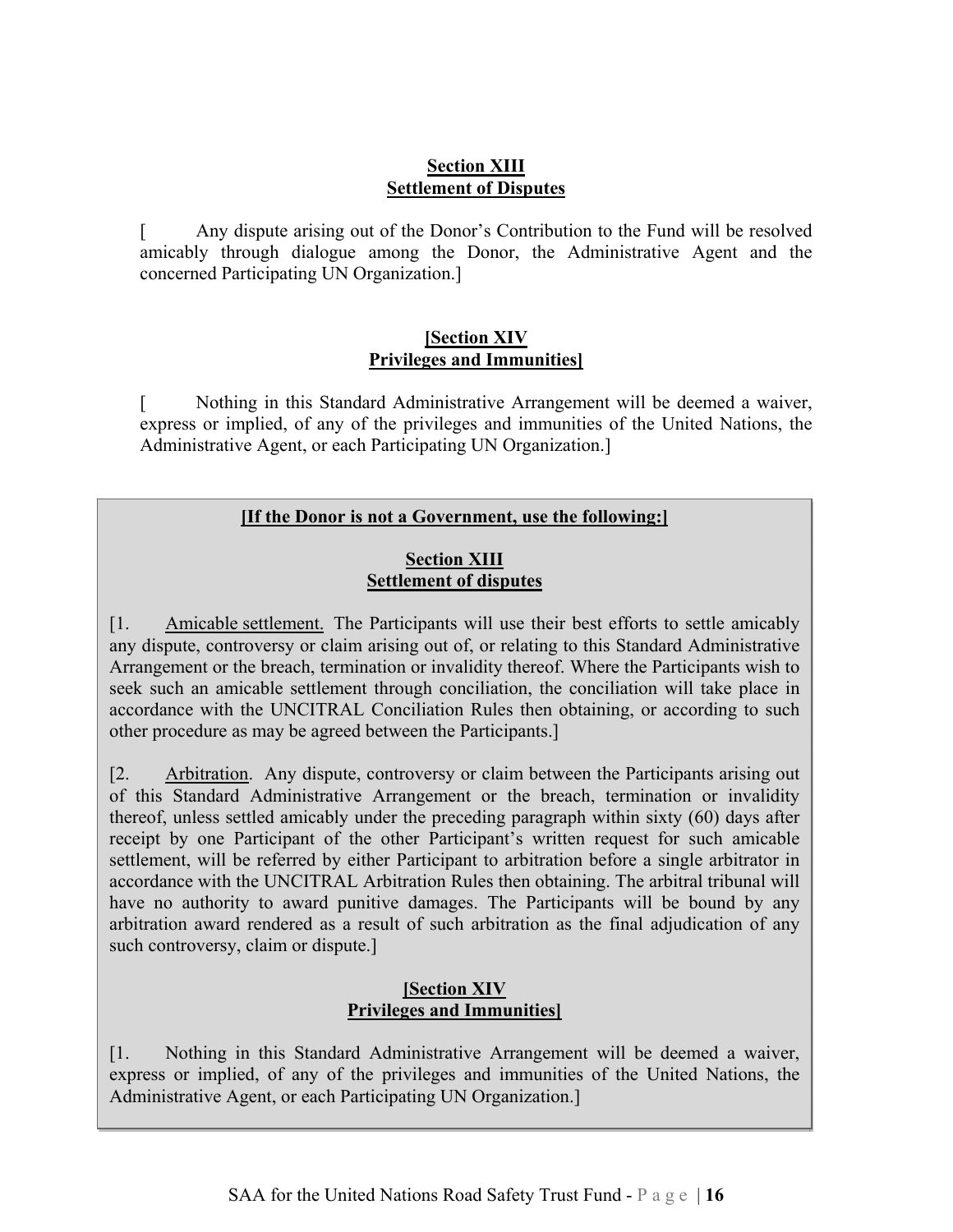**IN WITNESS WHEREOF**, the undersigned, being duly authorized by the respective Participants, have signed the present Arrangement in English in two copies.

|            | For the Donor: |  |
|------------|----------------|--|
| Signature: |                |  |
| Name:      |                |  |
| Title:     |                |  |
| Place:     |                |  |
| Date:      |                |  |

*For the Administrative Agent:* 

Signature: Name: Jennifer Topping Title: Executive Coordinator, MPTFO Place: \_\_\_\_\_\_\_\_\_\_\_\_\_\_\_\_\_\_\_\_\_\_ Date: \_\_\_\_\_\_\_\_\_\_\_\_\_\_\_\_\_\_\_\_\_\_\_

#### ANNEX A : TOR

- ANNEX B: Schedule of Payments
- ANNEX C: Standard MOU between Participating UN Organisations and Administrative Agent